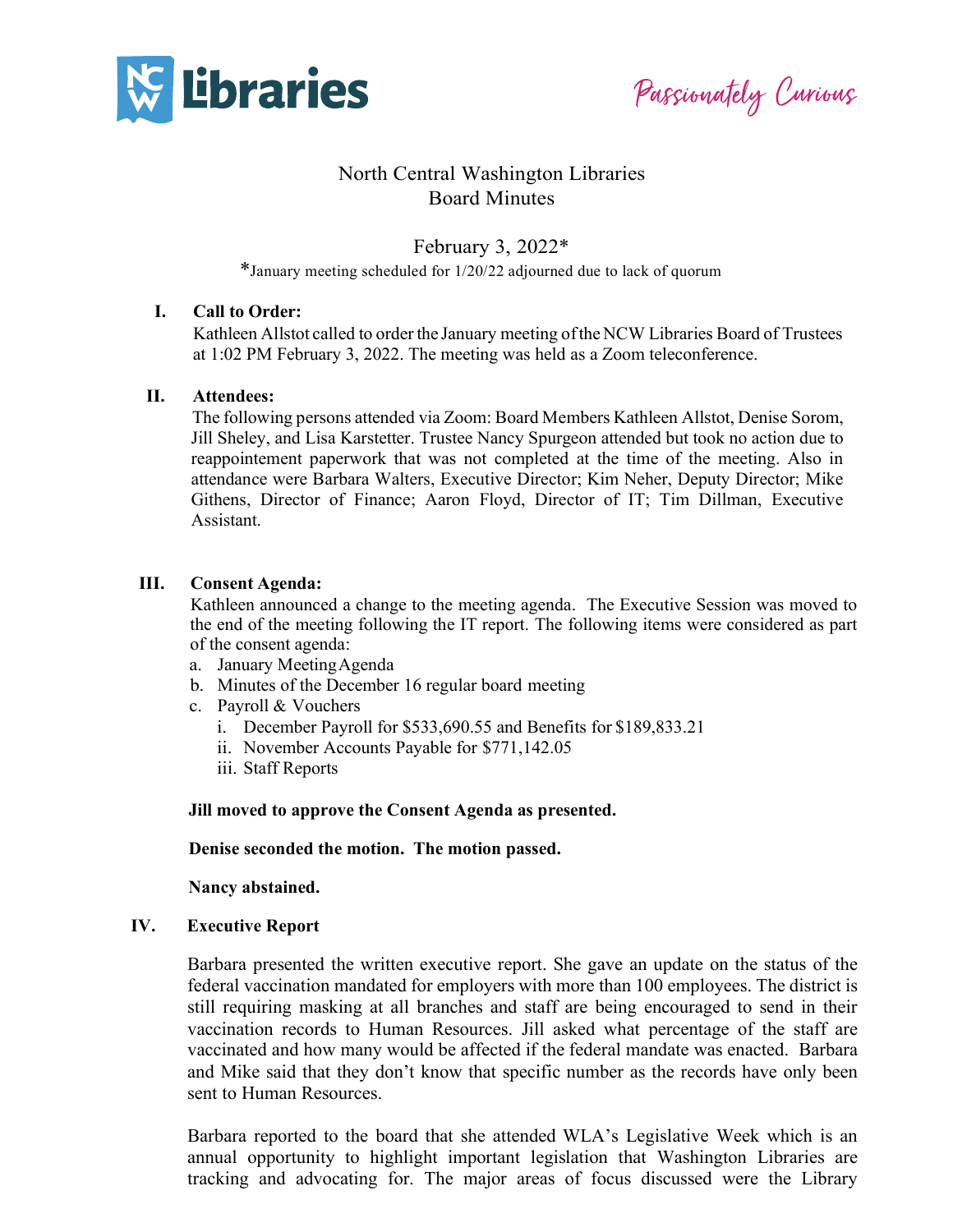

Passionately Curious

Improvement Grants, Intellectual Freedom, Digital Equity, and support for school libraries.

Barbara told the board that she is recommending no change to the paid employee holiday schedule as it relates to the recognition of Juneteenth as a federal holiday. This is because district employees are currently receiving two floating holidays annually to be used at their discretion, Juneteenth will fall on a Sunday in 2022, and collective bargaining will likely address this issue. Barbara stressed that the library would use the week surrounding Juneteenth to schedule supporting programming that raises awareness for the holiday.

Barbara gave a report on the retirement of Pam Metcalf who has worked for 25 years in the Republic branch. Curlew Librarian Emily Patterson also resigned her position in January to attend to personal matters.

After Barbara concluded her report, Nancy asked what kind of support the district is receiving from Grant County on the new Coulee City library. Barbara mentioned that she has reached out to Rep. Mike Steele to schedule time to meet and talk about the barrier that the 50% fundraising match is in very rural areas. Nancy suggested reaching out and working with Rep. Tom Dent. Jill commented that FOWL's experience is a good precedence on the Library Capital Improvement Grant. Kim added that when last discussed with the city of Coulee City, they were still \$350,000 short on the matching funds. Barbara said that her and the mayor of Coulee City have been in touch. Nancy offered to help in any way needed.

# **V. Approval of December 2021 Accounts Payable**

Tim reminded Kathleen that since the Friends of the Winthrop Library received payment from the district in December, the board intended to have Jill abstain from voting to approve the December 2021 Accounts Payable. Kathleen acknowledged this and asked for a motion to approve the December 2021 accounts payable.

**Denise moved to approve the December 2021 accounts payable.**

**Jim seconded.**

**The motion was approved by Jim Mitchell, Kathleen Allstot, Denise Sorom, and Lisa Karstetter.**

**Jill and Nancy abstained.**

# **VI. Ferry County Trustee**

The board considered the letters of interest for two applicants to the vacant Ferry County trustee position.

**Jill moved that the Board of Trustees recommend Mary Rourke to the Ferry County Commissioners to be appointed as a trustee.**

**Denise seconded. The motion passed unanimously.**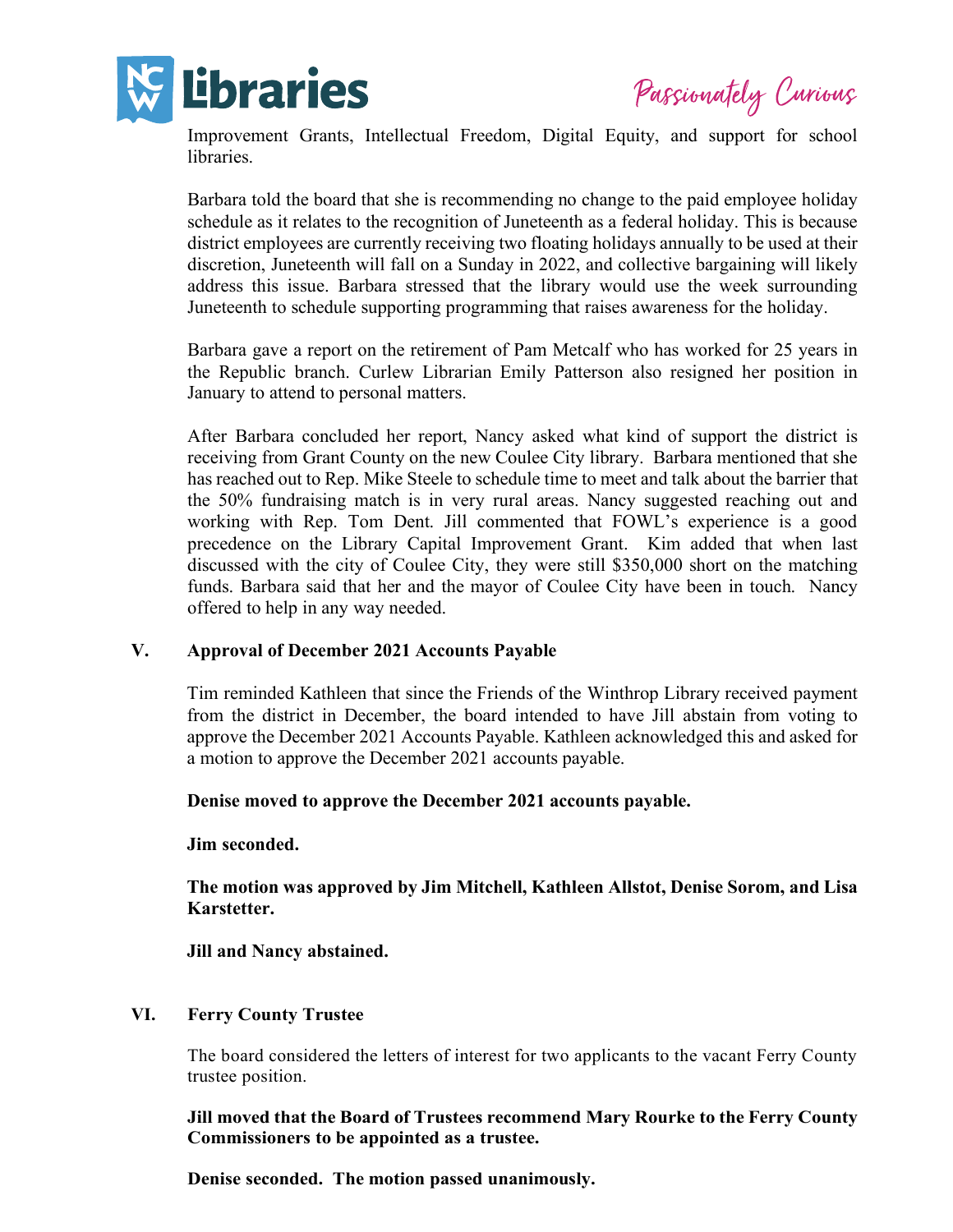

Passionately Curious

### **VII. December 2021 Financials**

Mike prefaced the presentation of the financials with recognition that these are preliminary year-end numbers from the Chelan County Treasurer. He does not anticipate much will change. Mike pointed out that an amendment was brought to the board in October to raise the amount for property tax revenue. The end of year revenue amount for revenue is at 95.77% and this is right where the district would like to be.

Intergovernmental revenues were higher than expected. Charges for goods and services was very close to budget. The e-rate revenue is at 194% of budget which represents a realization of previously uncollected e-rate reimbursement. For total revenue at year end the district is at 96%.

Under expenses, the Personnel expenses were up a bit in December. This was partly due to the district allowing a one-time voluntary vacation leave cash out to employees. Mike pointed out that professional services is over in the Admin category, but the overall expenses for professional services is still within budget. Denise asked how much has been spent on Nash Consulting to date. Mike did not have that amount but said it could be reported at the next meeting. Jill asked where the authority to overspend line items is permitted. Mike said that only the board has the authority to approve overspending the overall amount of a budgeted area. Mike added that what the board approves for expenses each month rolls up into a summary of each budget category. Jill said that in that case she does not really like the way the finances are being presented. Mike said he agreed, but the current report was historically what the board wanted to see. Jill added That she doesn't need to see expenses at the line-item level, she just needs to see the roll up of each category. Denise agreed, but said she also takes some exception to overspending in public services under Admin, if the intent was to spend in the professional services of Public Services. Mike agreed to take a look at the reporting with the finance committee to make sure the board is seeing what they need reported.

Mike continued with his report showing that supply budgets were well spent overall. The overall Library Materials category was spent at 68% for the year. The IT budget finished the year at 95% of budget. The costs for insurance was over and the district anticipates that liability insurance will continue to increase. Travel and training was significantly underspend for the year. Overall expenses for the year were at 85.2% of budget.

Mike reviewed the fund balances at end of year for all 5 funds the district tracks. The total balance across all funds is \$20,765,865.13. The general fund ended the year at \$7,416,691.48. In accordance with the Fund Balance Reserve Policy, Mike backs out \$750,000 for contingency, \$4,750,000 for the Operating Reserve. \$450,000 will be allocated to the Capital Reserve Fund. This leaves a balance of \$1,466,691.48 in the General Fund.

Denise clarified that ideally the district would have a zero balance at the end of the year. Denise asked if that were to happen how would the district pay back the Capital Reserve. Mike said this would be unlikely to happen, but if it did, he would plan in the next years budget to payback into the Capital Reserve Fund.

Barbara mentioned that the audit for 2020 has been completed and she thank Jim for attending the exit meeting.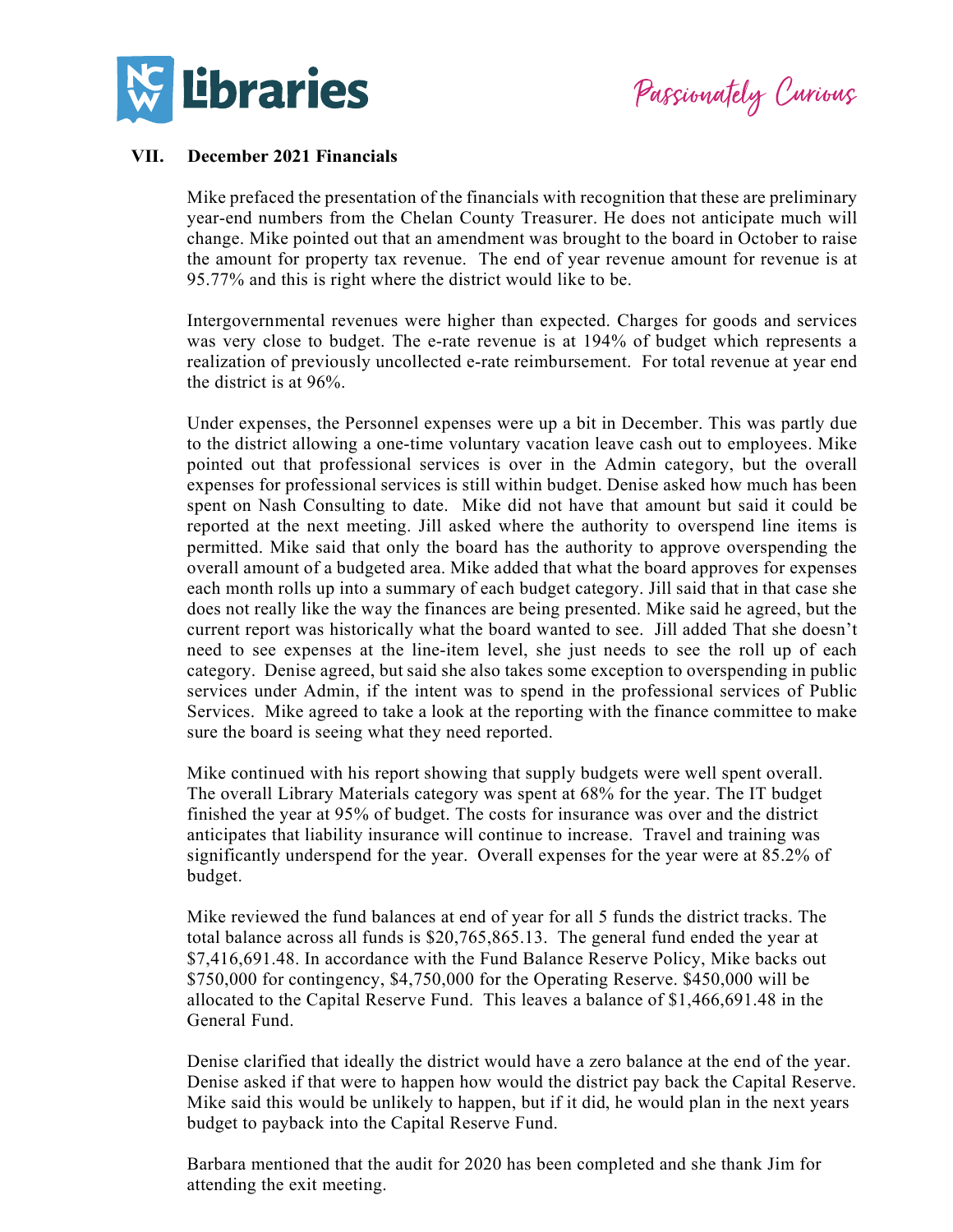

Passionately Curious

# **VIII. Facility Improvement Plan Report**

Kim reported that Amanda Lawson was hired as the new Facilities Manager. She started February  $1<sup>st</sup>$  in the position and will be diving into writing an RFP for the design consulting. There are 8 more meetings with cities to be scheduled to review the Facility Improvement Plan.

The Brewster prototype project has been going well. Margaret Sullivan Studios did a presentation on the concept design to the working group. NCW Libraries is negotiating with the Brewster Fire Department to add 190 square feet of space to the library.

On the Winthrop Project, the shelving and furniture package has been finalized.

For Waterville, the city is purchasing a permanent space to house the library. The new space two doors down from the current library. The space will need to be renovated before the library moves in. Margaret Sullivan Studio gave two different floor plan options to the staff and the staff overwhelmingly agreed on one of the plans.

Kim said that Amanda Brack is now one month into her new roll as the Communications and Engagement Manager. Her team is planning two major marketing campaigns this year. One will take place in June and center around the summer library program, and the other will be in September and will center around library card signups. Denise asked Kim if Amanda's position is just a two-year contract. Kim said it is a continuing position.

#### **VII. Branch Report**

Tim shared that the district was contacted by Grant County Health District to help distribute COVID test kits. On the week of January  $25<sup>th</sup>$ , library branches throughout Grant County distributed kits to households. The kits were available on a first come, first served basis, and branch staff reported that community members we very excited and thankful for the library providing this service. In addition, many branches reported that they saw a high percentage of people stop by who do not normally use their library. Tim mentioned that Chelan-Douglas Health district has also indicated they would like to use libraries to help distribute kits as well.

Tim also reported on the launch of the new IRIS NCW Collection, as well as the launch of the new NCW Libraries bookmobiles page.

## **VIII. IT Report**

Aaron commented on the new data report that was provided to the board courtesy of Library Systems Manager Sarah Fletcher. Denise told Aaron that she loved the report and found the information very helpful.

Progress on the new phone system is going very well. The IT Department plans to bring the first branch, East Wenatchee, online by next week, and the Distribution Center and Moses Lake should be online soon as well. Installs in branches should be on track for early March. The new system will include a patron phone in every location.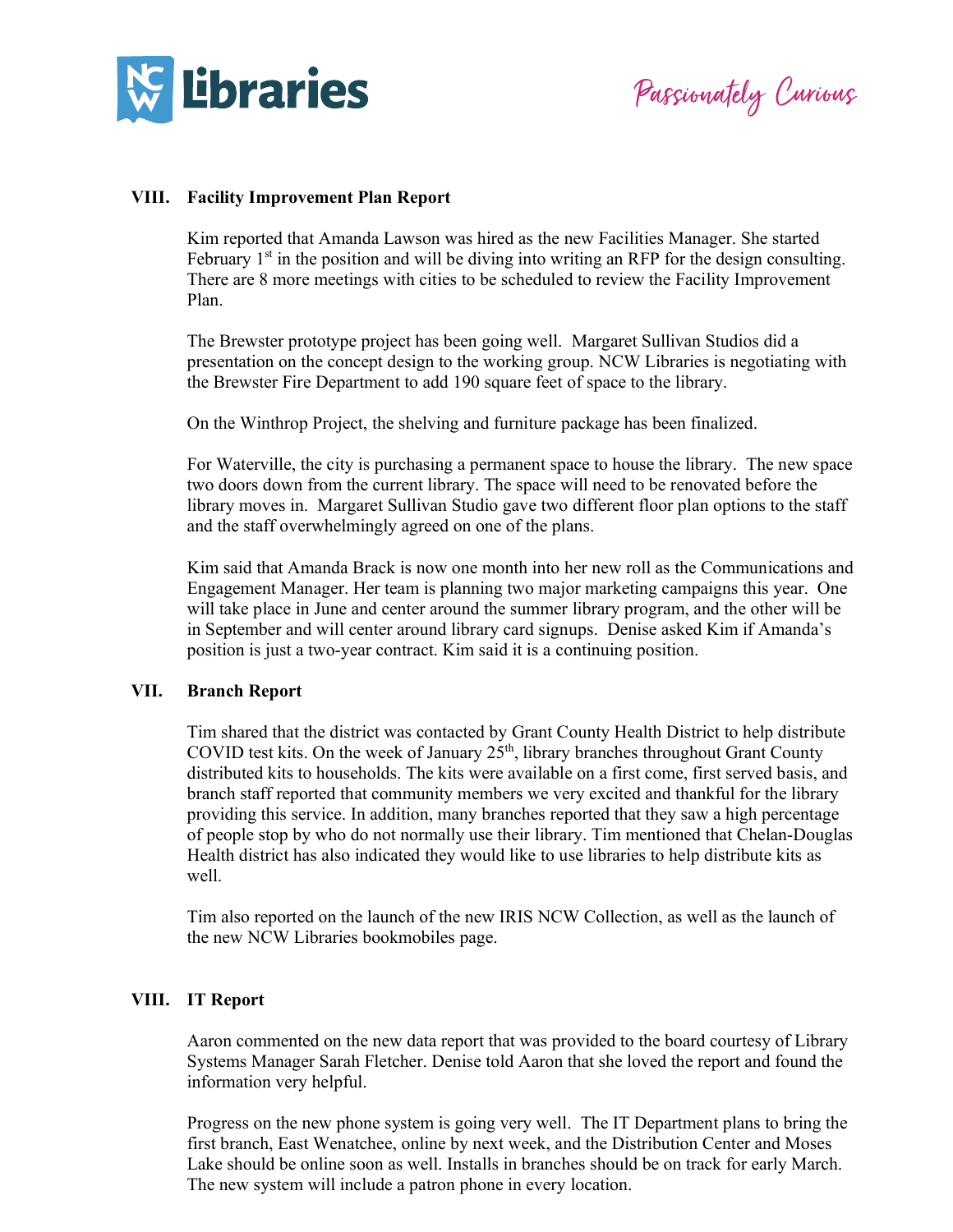

Passionately Curious

Progress is also being made on the Microsoft migration. The Distribution center should be finished making the transition to Microsoft by the end of February.

Kathleen asked how much training staff would need with the Microsoft rollout. Aaron answered that during the first phase of the transition, there is not much noticeable change. When the district moves away from the Google Suite, there will be a need for additional training.

# **XIV. Announcements**

Kathleen notified the trustees that Tim will be sending out a survey to trustees to discuss when the best time is for board meetings with the goal being to increase regular attendance at the meetings.

The next meeting of the Board of Trustees will be Thursday, February  $17<sup>th</sup>$ , and it will be held as a Zoom teleconference. At that time the board will elect 2021 officers and take volunteers for the two standing committees: Executive Director evaluation committee and Finance Committee.

# **XIII. Executive Session**

Denise made a motion to begin an executive session for 15 minutes to evaluate the qualifications of an applicant for public employment, in accordance with RCW 42.30.100  $(g)$ .

Jim seconded. The motion passed and the board began an executive session at 2:28pm.

The board left executive session and returned to the regular meeting at 2:37 pm.

Kathleen asked for any additional announcement. There being no announcements, the regular meeting was adjourned at 2:38 pm.

\_\_\_\_\_\_\_\_\_\_\_\_\_\_\_\_\_\_\_\_\_\_\_\_\_\_\_\_ \_\_\_\_\_\_\_\_\_\_\_\_\_\_\_\_\_\_\_\_\_\_\_\_\_\_\_\_\_\_\_\_

Respectfully submitted,

Kathleen Allstot, Chairwoman Jim Mitchell, Secretary